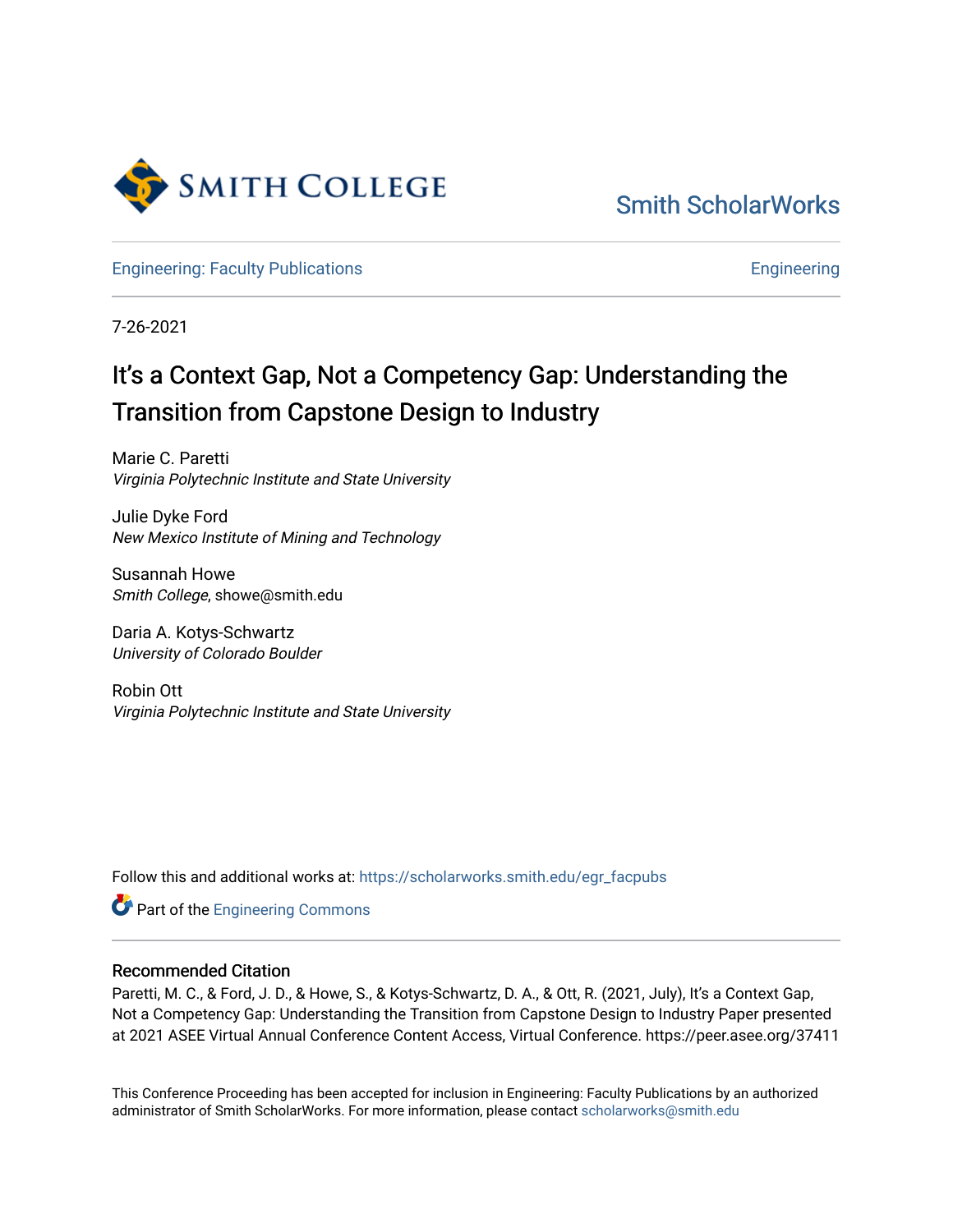# **2021 ASEE ANNUAL CONFERENCE**

Virtual Meeting | July 26-29, 2021 | Pacific Daylight Time

## It's a Context Gap, Not a Competency Gap: Understanding the Transition from Capstone Design to Industry

Paper ID #32722

SASEE

#### Dr. Marie C. Paretti, Virginia Polytechnic Institute and State University

Marie C. Paretti is a Professor of Engineering Education at Virginia Tech, where she directs the Virginia Tech Engineering Communications Center (VTECC). Her research focuses on communication in engineering design, interdisciplinary communication and collaboration, design education, and gender in engineering. She was awarded a CAREER grant from the National Science Foundation to study expert teaching in capstone design courses, and is co-PI on numerous NSF grants exploring communication, design, and identity in engineering. Drawing on theories of situated learning and identity development, her work includes studies on the teaching and learning of communication, effective teaching practices in design education, the effects of differing design pedagogies on retention and motivation, the dynamics of cross-disciplinary collaboration in both academic and industry design environments, and gender and identity in engineering.

#### Prof. Julie Dyke Ford, New Mexico Institute of Mining and Technology

Dr. Julie Ford is Professor of Technical Communication (housed in the Mechanical Engineering department) at New Mexico Tech where she coordinates and teaches in the junior/senior design clinic as well as teaches graduate-level engineering communication courses. Her research involves engineering communication, technical communication pedagogy, and knowledge transfer. She has published and presented widely including work in the Journal of Engineering Education, the Journal of STEM Education: Innovations and Research, IEEE Transactions on Professional Communication, the Journal of Technical Writing and Communication, Technical Communication and Technical Communication Quarterly. Julie has a PhD in Rhetoric and Professional Communication from New Mexico State University, an MA in English with Technical Writing Emphasis from the University of North Carolina at Charlotte, and a BA in English from Elon University.

#### Prof. Susannah Howe, Smith College

Susannah Howe, Ph.D. is the Design Clinic Director in the Picker Engineering Program at Smith College, where she coordinates and teaches the capstone engineering design course. Her current research focuses on innovations in engineering design education, particularly at the capstone level. She is invested in building the capstone design community; she is a leader in the biannual Capstone Design Conferences and the Capstone Design Hub initiative. She is also involved with efforts to foster design learning in middle school students and to support entrepreneurship at primarily undergraduate institutions. Her background is in civil engineering with a focus on structural materials. She holds a B.S.E. degree from Princeton, and M.Eng. and Ph.D. degrees from Cornell.

#### Dr. Daria A. Kotys-Schwartz, University of Colorado Boulder

Daria Kotys-Schwartz is the Director of the Idea Forge—a flexible, cross-disciplinary design space at University of Colorado Boulder. She is also the Design Center Colorado Director of Undergraduate Programs and a Teaching Professor in the Department of Mechanical Engineering. She received B.S. and M.S degrees in mechanical engineering from The Ohio State University and a Ph.D. in mechanical engineering from the University of Colorado Boulder. Kotys-Schwartz has focused her research in engineering student learning, retention, and student identity development within the context of engineering design. She is currently investigating the impact of cultural norms in an engineering classroom context, performing comparative studies between engineering education and professional design practices, examining holistic approaches to student retention, and exploring informal learning in engineering education.

#### Prof. Robin Ott, Virginia Polytechnic Institute and State University

In 1995 Robin received a Bachelor's degree in Mechanical Engineering at Virginia Tech and has since gained 20 years industry experience. Early job experience included working as a design engineer for a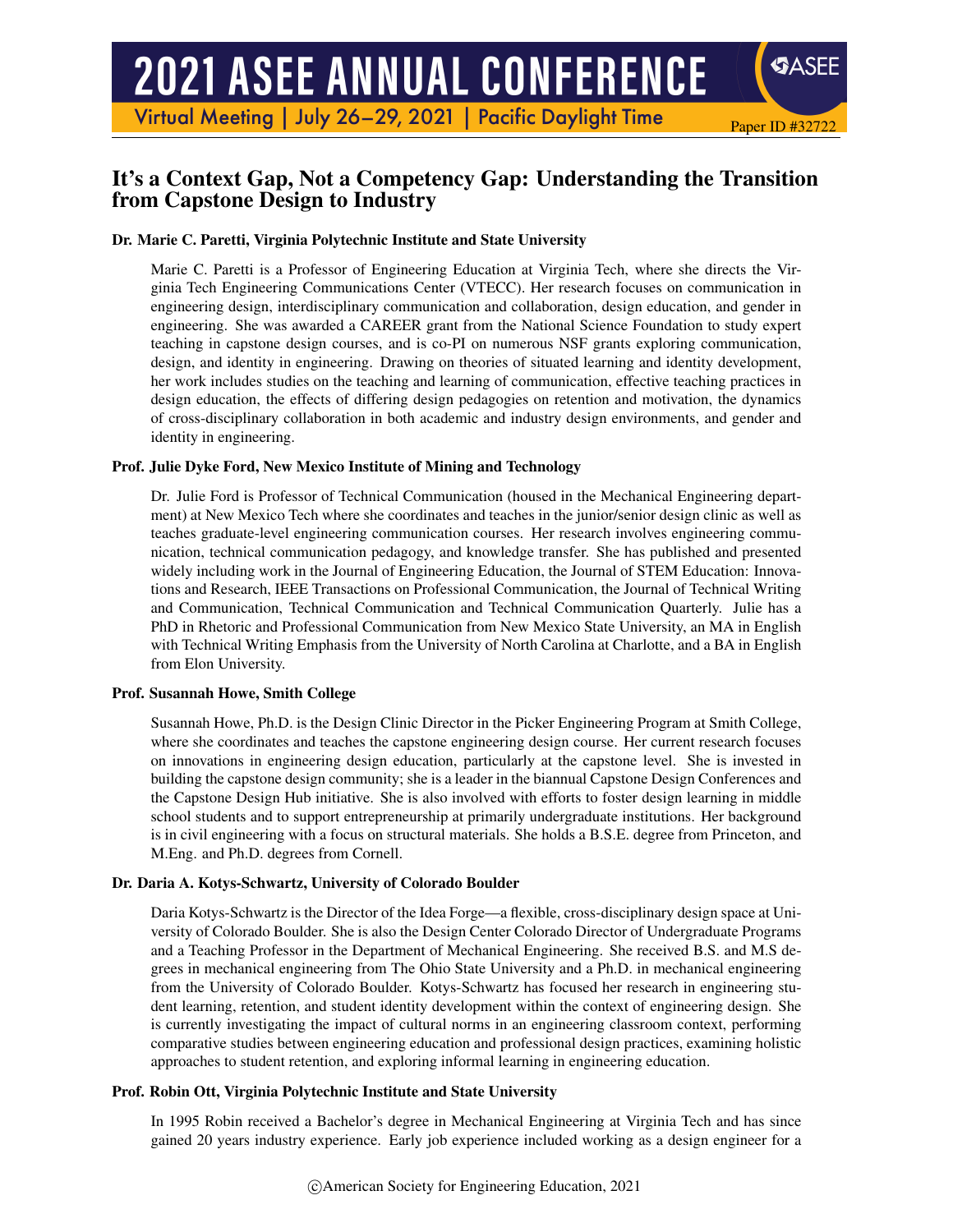## **2021 ASEE ANNUAL CONFERENCE**

Virtual Meeting | July 26-29, 2021 | **Pacific Daylight Time** 

**SASEE** 

Paper ID #32722

Naval Sea Systems Command contractor where she designed a Countermeasure Washdown System for the MHC-51 Coastal Minehunter ships. She also spent time as an Application Engineer at Parametric Technology Corporation, the creators of 3D CAD software PRO-Engineer. In 1999 she joined Kollmorgen, a motion control company based in Radford, where she held multiple roles of increasing responsibility during her nine years there. While at Kollmorgen Robin worked with Shingijutsu Global Consulting experts from Japan and earned black belts in the DBS kaizen areas of Standard Work and 5S and traveled globally to qualify suppliers in Asia and Europe. Most recently Robin worked as Senior Director of Project Management for a small bio-tech company, Intrexon, located in the VT Corporate Research Center and had the opportunity to introduce manufacturing principles into a highly specialized DNA production facility. Robin joined her alma mater's faculty in 2015, coordinating and teaching the Capstone Senior Design program in Mechanical Engineering. She has also completed her graduate certificate in Engineering Education, leading to the development of her research focus area in the student transition from capstone to work.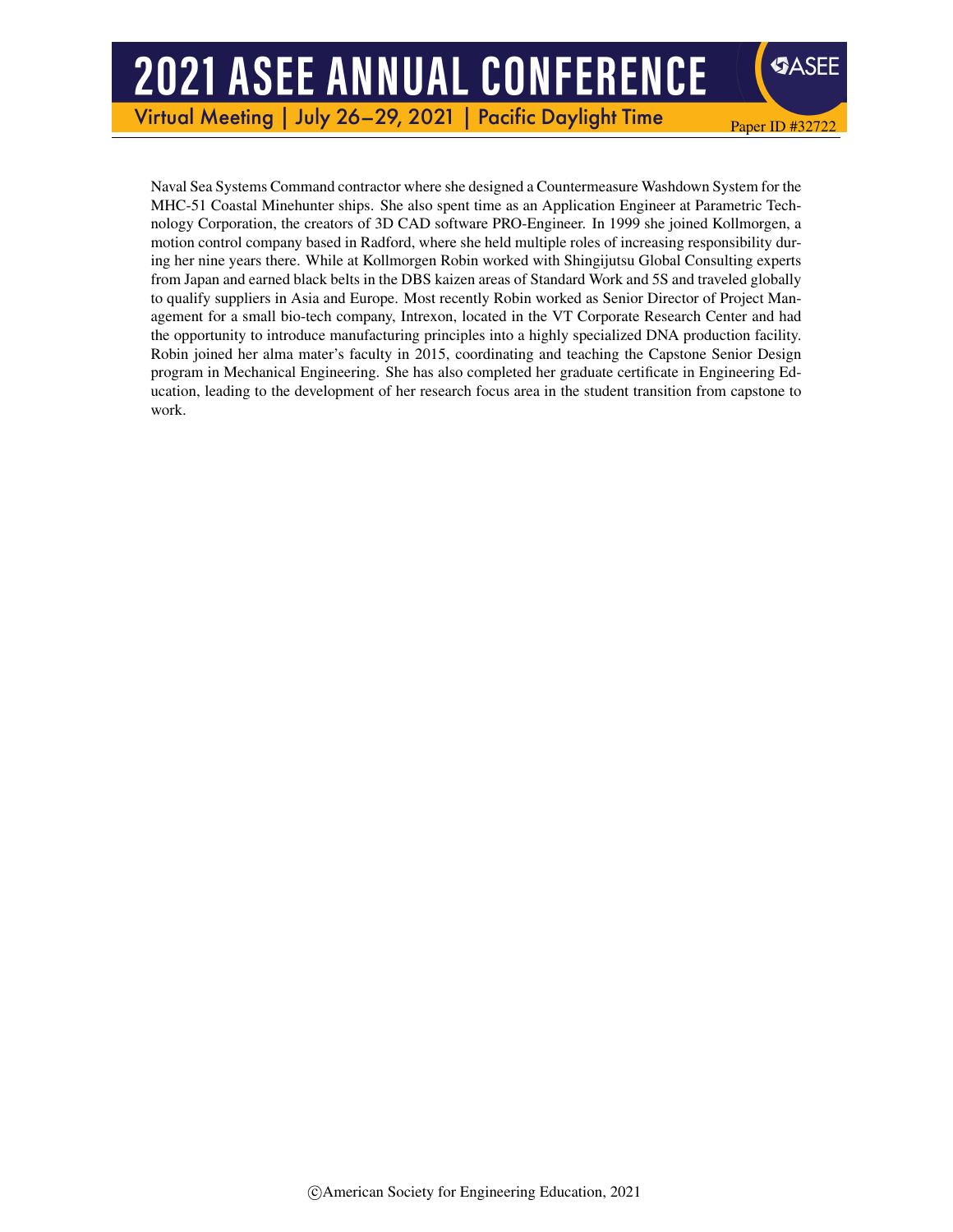## **It's a Context Gap, Not a Competency Gap: Understanding the Transition from Capstone Design to Industry**

#### **Overview**

This paper summarizes the principle findings from a multi-year, multi institution study of new graduates' transitions from school to work. Reports of a competency gap between school and work for engineers abound, dating back at least to the Mann report in 1918.[1] Recent webinars and reports from ASEE, including the Transforming Undergraduate Education in Engineering (TUEE) reports [2, 3] and the Industry 4.0 Workforce Summit [4] continue to describe both the gaps and the changes needed in undergraduate education to better prepare today's students to become tomorrow's engineers.

While these and other reports often describe broad curricular changes needed to address the gap, historically capstone design courses have often been charged with supporting students' transition to the workforce by providing authentic industry-oriented experiences. Beginning in the late 1980s, capstone courses provided a mechanism to respond to employers' criticism about the lack of practical experience among new engineers. Now ubiquitous, these courses have a relatively common structure across disciplines and institutions [5, 6]. They are typically semester or yearlong courses grounded in team projects; increasingly, these projects are linked to industry sponsorship and collaboration [6]. Capstone instructors see their courses as key sites for simulating real-world engineering work, helping students synthesize learning across courses and tackle ambiguous, open-ended design tasks  $\lceil 5 \rceil$  – goals that map to the kinds of "competencies" identified by the TUEE reports [2] and others as well as with accreditation requirements [7].

Despite significant research on the capstone courses themselves, including large-scale studies led by Davis [8-10], Howe [6, 11], and Paretti [12, 13], little work prior to the project described in this paper has systematically examined the extent to which capstone courses do (or do not) prepare students for work and support their transition across contexts. Researchers have explored the pathways and practices of working engineers [14, 15], as well as provided robust research studies on the gaps between school and work [16-18]. Yet the transition itself has remained underexplored.

To meet this critical need, the project described in this paper used a multi-case approach to understand **how and to what extent capstone design courses prepare students to effectively enter communities of practice in engineering workplaces.** Our study addressed 3 research questions:

**RQ1:** In what ways do individuals perceive themselves to be prepared or unprepared in their early work experiences?

**RQ2:** What skills, practices, and attitudes fostered through the capstone experience do individuals draw on or apply in their early work experiences?

**RQ3:** What differences do individuals identify between their capstone design and early work experiences, and how do those differences help or hinder their school-to-work transition?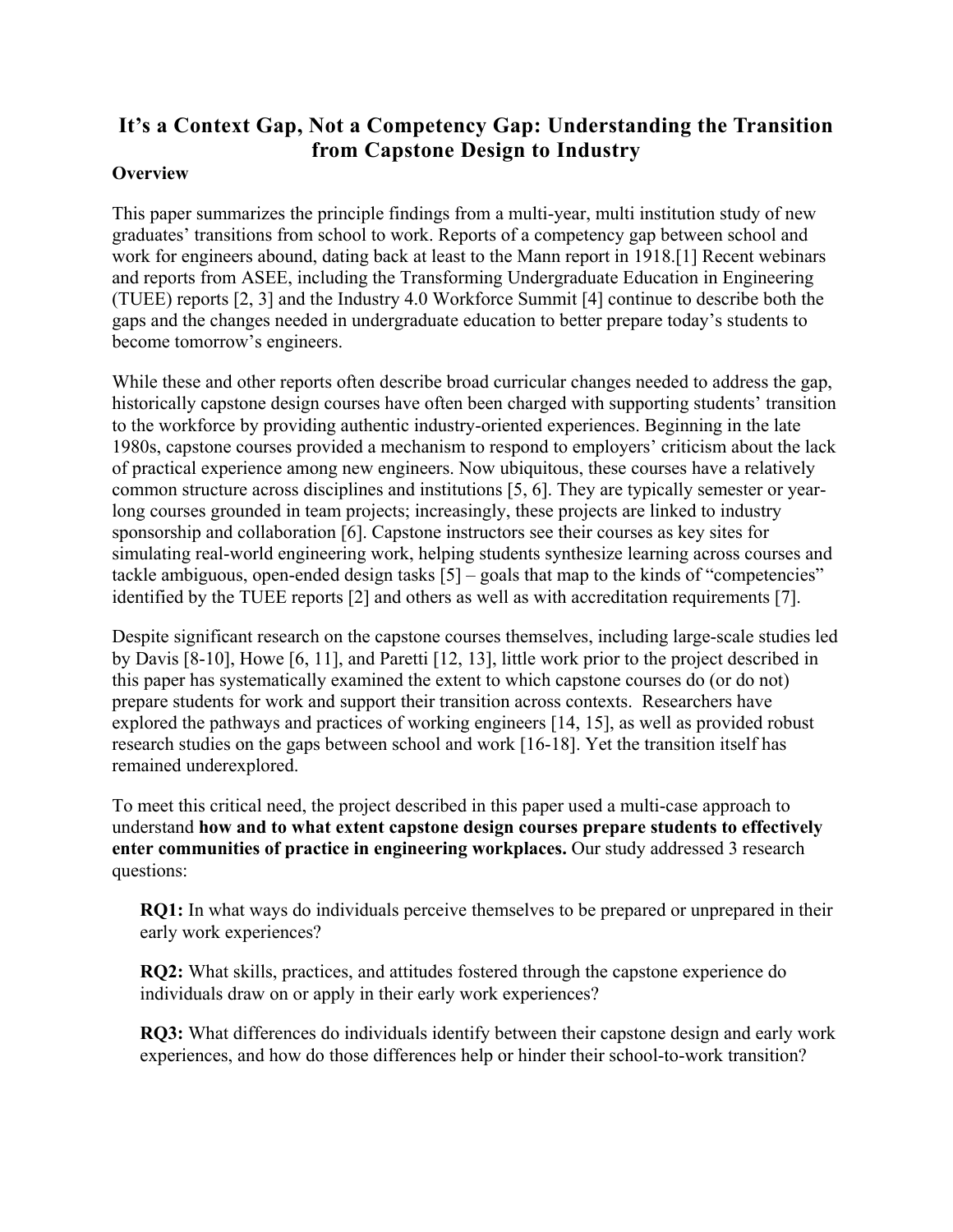Given that detailed findings from this study have already appeared in multiple conference papers and journal articles addressing critical challenges, effective strategies, and areas of transfer as well as gaps for specific time periods (e.g. the first three months of work) and specific issues (e.g. self-directed learning, communication) [19-21], we provide brief summaries of prior findings and focus on synthesizing the overall project outcomes relative to our research questions.

#### **Method**

To study new graduates' transitions from capstone to work, we conducted a multi-case study [22] using a sequential explanatory mixed-method design [23]. Participants were recruited from four geographically and institutionally diverse institutions, across two different graduation years. Data collection included weekly qualitative and quantitative surveys during new engineers' first 12 weeks of work, followed by interviews after approximately three, six, and 12 months of work. We provide a brief overview of the methods here, with full details on the data collection procedures as well as a complete profile of the available data set available at [24].

#### *Research Sites*

The research sites included three mechanical engineering (ME) programs and one engineering science program, selected to provide both literal and theoretical replication as recommended by Yin [22]. ME was selected as the primary discipline both because it is one of the largest disciplines nationally [25] and because of its strong alignment with contemporary industry. The engineering science program offers a contrasting case that enabled us to explore the potential for disciplinary difference that might emerge across engineering subfields. All four programs offer capstone courses that are strongly industry-based; the courses are structured to mirror an industry work environment, with an emphasis on professional practices (communication, collaboration, project management and reporting) and behaviors. One site offers only industry-sponsored projects, while the others include a mix of industry-sponsored projects, national competition projects (e.g., Formula SAE), and faculty-sponsored projects. The sites range in size from a very small program graduating 20-30 students annually to a larger program with well over 350 graduates per year. All include at least a full-year of senior design; one has a 4-semester design sequence that begins in students' junior year. Finally, all use a course coordinator coupled with individual faculty and/or industry mentors for each team. Team sizes are generally 4-6 students. The sites are also geographically diverse (northeast, mid-Atlantic, mountain west, and southwest) and include both public and private institutions.

#### *Sampling*

Participants were recruited through a combination of in-person or video presentations from a member of the research team and emails sent through the capstone courses. Potential participants completed a screening survey. Our target was 20 participants per year from each ME program and 10 participants per year from the engineering science program based on recommended numbers for case studies, expected attrition, and the relative size of the programs. At some sites, where response rates were lower, we interviewed all respondents. Where possible, however, we sampled to provide variation based on intended employment, including company size and industry sector. Over two graduating years, 140 individuals participated in interviews prior to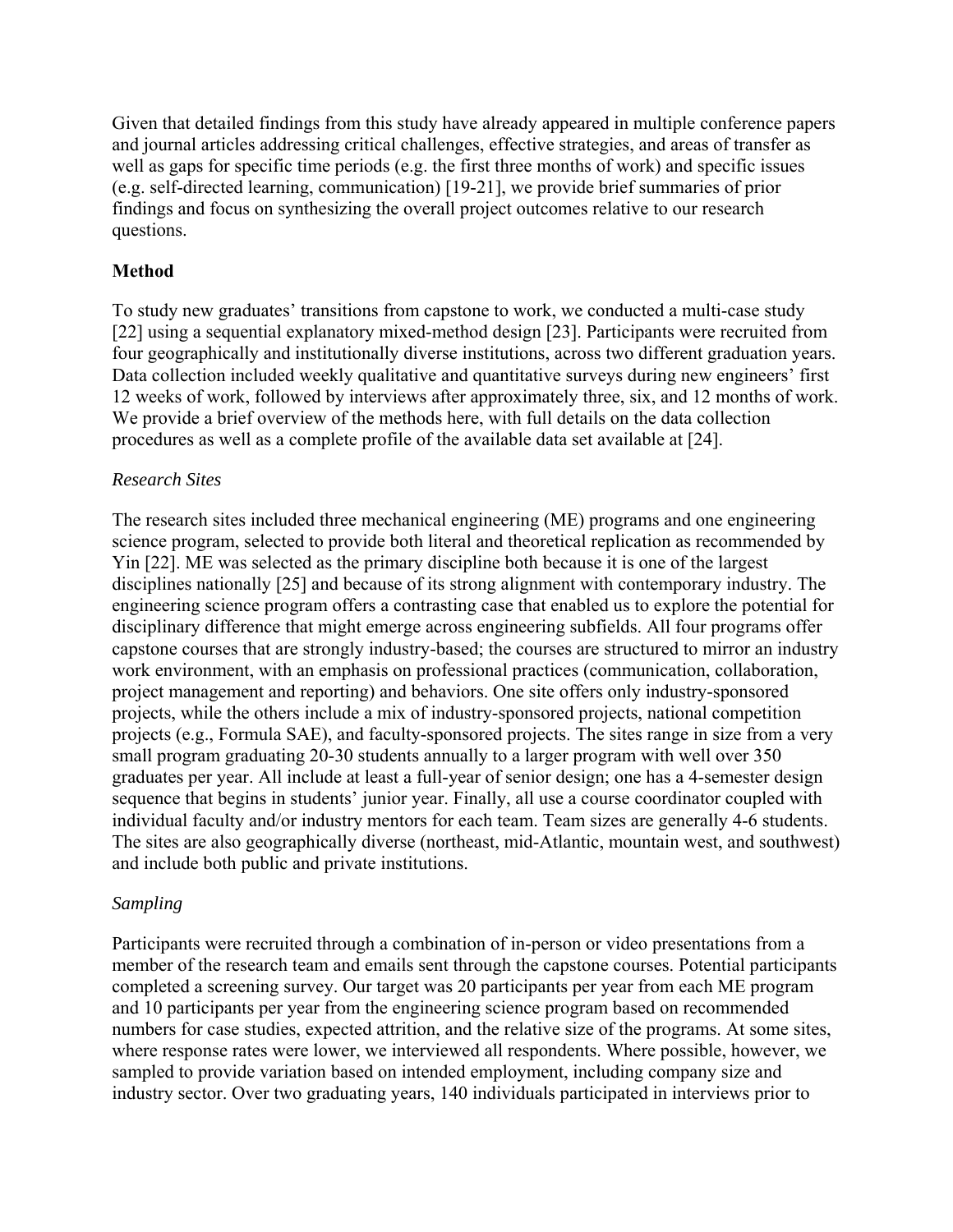graduation. Note that each graduation year was considered a cohort; that is, participants from the first year of recruitment constitute Cohort 1; students from the second year of recruitment constitute Cohort 2. Of the 126 who started work or graduate school, 53 (42%) self-identified as female on the screening survey (which included non-binary options). Based on the initial screening survey, 81 participants identified as White or Caucasian; 21 participants reported identities from countries located in Asia; 10 participants chose not to answer. The remaining participants identified racial or ethnic affiliations typically considered underrepresented in engineering, including Latinx, Hispanic, African-American, and Black, as well as regional (e.g. Middle Eastern) or nation-specific identities.

## *Data Collection*

All participants completed an initial screening survey that captured demographic data (name, gender, self-described race/ethnicity), background (previous internships, current capstone project), and employment plans (industry sector, company size). Subsequent data collection included the following data:

- Anticipatory interviews prior to graduation explored participants' learning in their capstone course and their expectations for work.
- Weekly quantitative surveys during participants' first 12 weeks of work identified relevant activities as well as participants' perceived preparedness for each activity.
- Weekly qualitative surveys during participants' first three months at work explored participants' most significant challenge or accomplishment during the week, along with salient details about that event.
- Interviews after 3, 6, and 12 months of work explored participants' experiences as new engineers, including job responsibilities, engineering identity, challenges, accomplishments, and transfer from capstone design to work.

Brief summaries of each instrument appear in the following sections; the complete instruments are available in [24].

Note that all data collection was performed by a member of the research team who was not the participants' capstone course instructor. In most cases, data collection was completed by graduate research assistants, though two members of the PI team did conduct some of the anticipatory interviews given the number of interviews that had to be conducted in a compressed time frame (i.e. interviews just prior to graduation at 4 different universities across the country with overlapping graduation dates).

## Weekly Quantitative Survey (Weeks 1-12 of employment)

The weekly quantitative surveys were informed by *Experience Sampling Methodologies* (ESM), which seek to capture experiences in real time [26-28]. Each week, we asked participants to select which of the following activities they had participated in during the previous work week:

- Team meetings within your unit or project team
- Project planning
- Writing reports
- Making formal presentations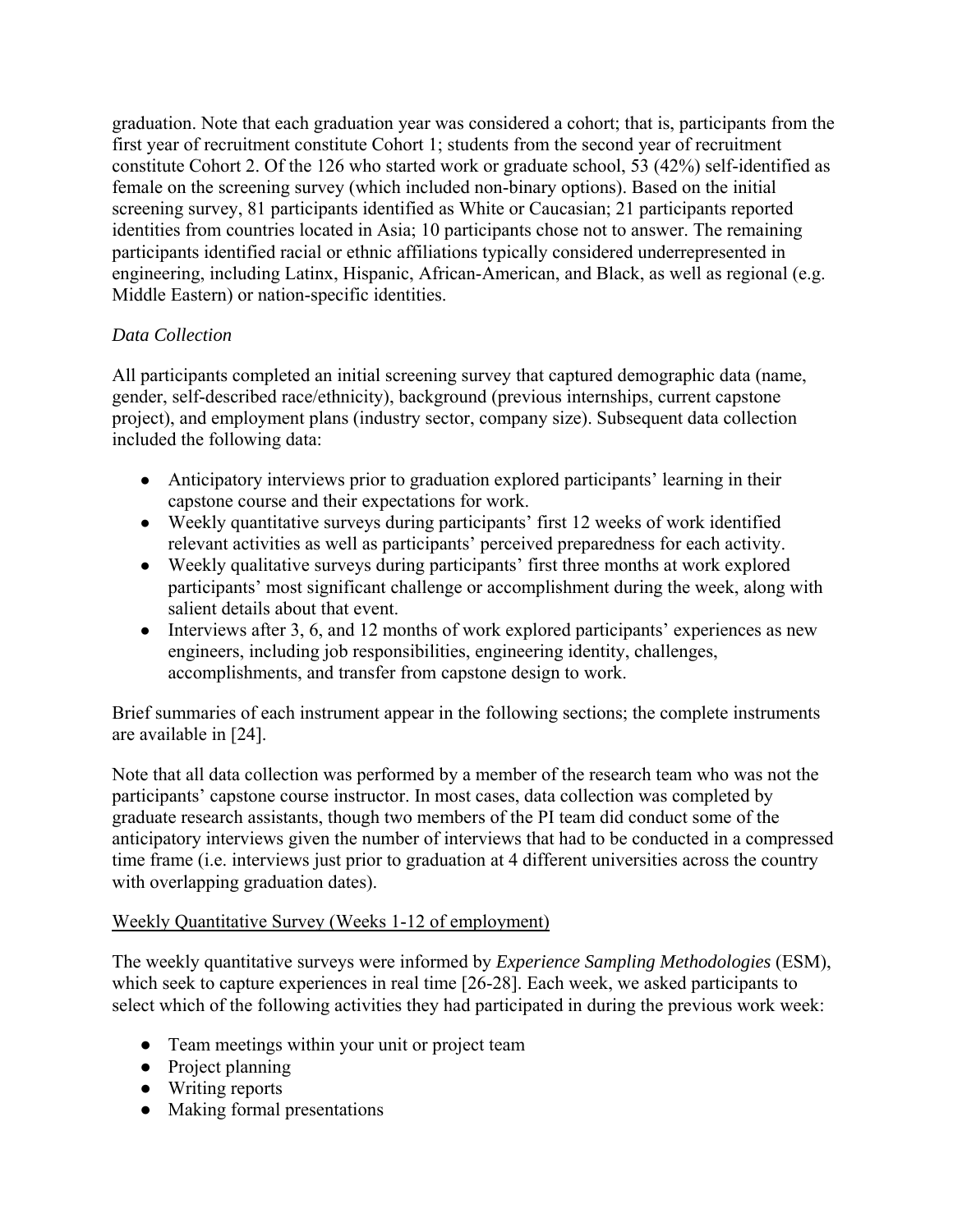- Performing engineering calculations
- Generating or refining design concepts
- Prototyping and testing designs
- Modeling
- Meeting with clients
- Training
- Other (please provide a short description)

The list was developed based on common activities included in the industry-oriented capstone courses from which participants were recruited. For each activity they selected, participants were then asked to rate how prepared they felt for that activity using a 7-point scale, with 7 being "Fully prepared" and 1 being "Completely unprepared."

## Weekly Qualitative Survey (Weeks 1-12 of employment)

In addition to the quantitative survey, participants also received a set qualitative questions via email designed to explore their most significant challenge or accomplishment that week, what made it a challenge or accomplishment, and how they believed their capstone experience did (or did not) prepare them for that experience. The journal prompt was informed by Wallin [26] and Lutz [27].

## Interview Protocols

Interviews were semi-structured and lasted approximately one hour. While the protocols varied slightly at each data collection point, and included participant-specific prompts based on responses provided at previous data collection points, overall these interviews probed participants' current work responsibilities, their challenges and accomplishments since the last data collection point, their perceptions of engineering and their own identity as engineers, and the role their capstone courses played in their transition from school to work.

## *Participant Retention*

To maximize retention, the research team allowed participants to remain in the study even if they missed a data collection point, unless they explicitly indicated they wished to withdraw from the study. That is, if a participant was unable to complete a survey in week two, they still received the survey link in week three. Similarly, if they were unable to participate in the 6-month interview, they still received an invitation to the 12-month interview. All data collection points were compensated individually (\$6.25 per survey response, \$25 per interview). The complete list of available data by anonymous participant ID, including number of quantitative and qualitative survey responses provided as well as whether they participated in each interview, is available at [24].

## *Data Analysis*

Methods used to analyze the quantitative data are available in the corresponding publications [19, 29-31].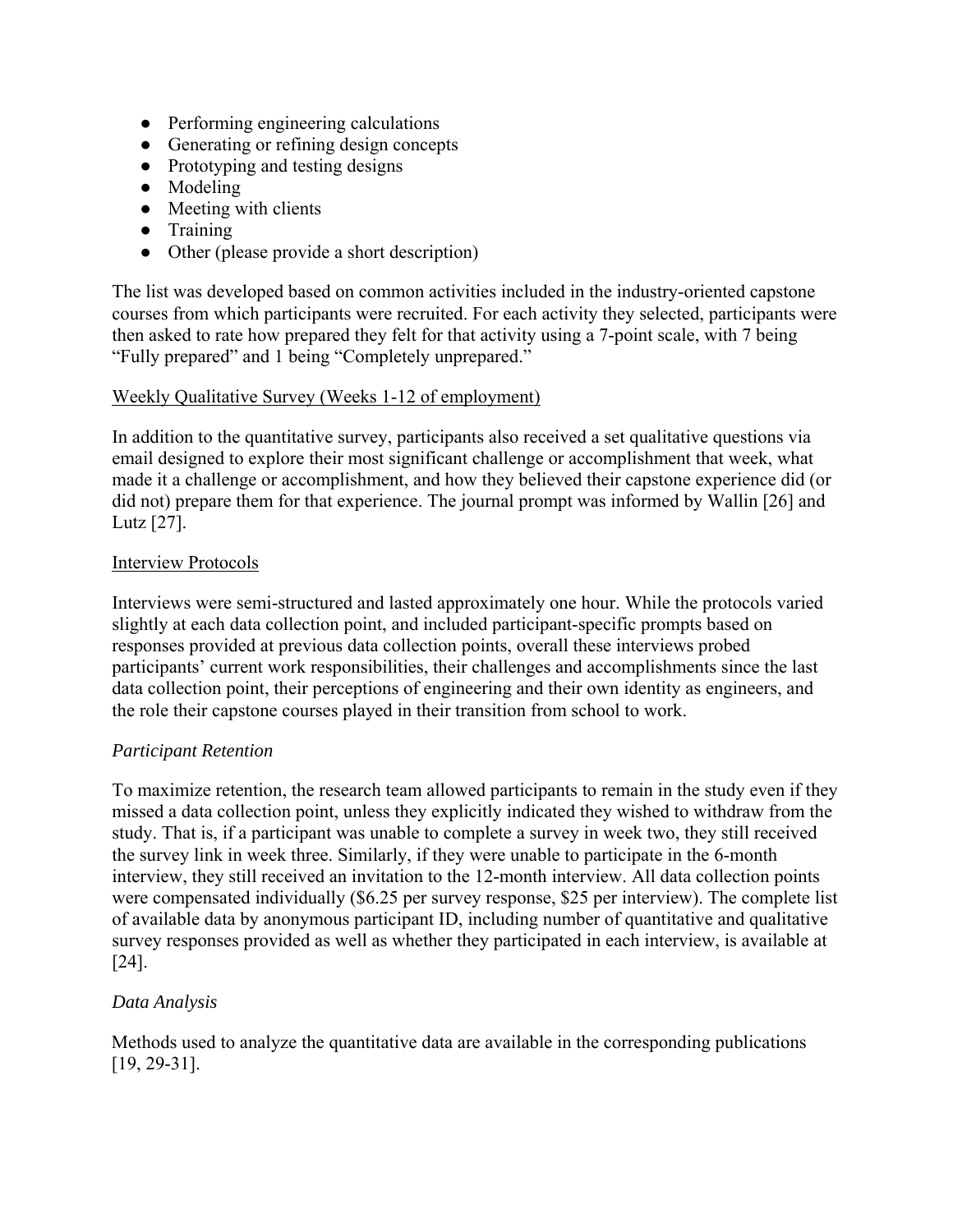## *Qualitative Code Book*

To identify challenges our participants experienced, the qualitative data were analyzed using *a priori* and emergent codes [32], with the initial *a priori* codes drawn from Lutz and Paretti's study of learning in capstone design courses [12]. These *a priori* codes served as overarching categories, though definitions were tested and refined throughout the coding process and one new category emerged. The final category definitions are summarized in Table 1.

| Category                            | Definition: Activities associated with                                                                                                                               |
|-------------------------------------|----------------------------------------------------------------------------------------------------------------------------------------------------------------------|
| <b>Adulting</b>                     | being an independent adult, including balancing personal and professional<br>aspects of life as well as specific challenges associated with life outside of<br>work. |
| <b>Engineering Identity</b>         | seeing oneself as an employee and/or engineer                                                                                                                        |
| <b>Self-Directed Learning</b>       | managing and monitoring one's own activities at work, including time,<br>attention, and knowledge                                                                    |
| <b>Teamwork &amp; Communication</b> | working in teams or communicating clearly, including formal and informal<br>communication as well as interpersonal relationships                                     |
| <b>Technical Work</b>               | technical engineering work, including design, analysis, testing, software, and<br>equipment                                                                          |

Table 1: Code Categories of Challenges in the Transition from School to Work

Within each category, we also developed emergent codes to capture a more detailed understanding of participants' experiences; this full codebook is available in [24].

## **Results**

*RQ1: In what ways do individuals perceive themselves to be prepared or unprepared in their early work experiences?* 

Overall, both quantitative surveys and qualitative data (surveys and interviews) indicate that participants perceive themselves to be moderately prepared for work [29]. As our published findings show, on a 7-point quantitative scale, with 7 being fully prepared, on average participants rated their perceived preparedness at 5.7 at the beginning of their employment, which rose to 6 at the end of the 12 weeks. Analysis underway explores this perceived preparedness in more detail to better understand what new engineers mean when they consider themselves prepared. Notably, preparedness does not equate to expertise. Instead, preliminary analysis highlights three emergent themes:

- Perhaps most obviously, participants felt prepared when they encountered a task that exactly matched prior work. Often this kind of preparedness centered on a specific tool (e.g. knowing how to use a particular CAD program or piece of laboratory equipment), and was most closely related to demonstrated competence.
- Participants also perceived themselves prepared when they encountered situations that were "familiar" or "similar" to their prior experiences. For example, they felt prepared to talk with a vendor at work if they had talked with a vendor during their capstone project.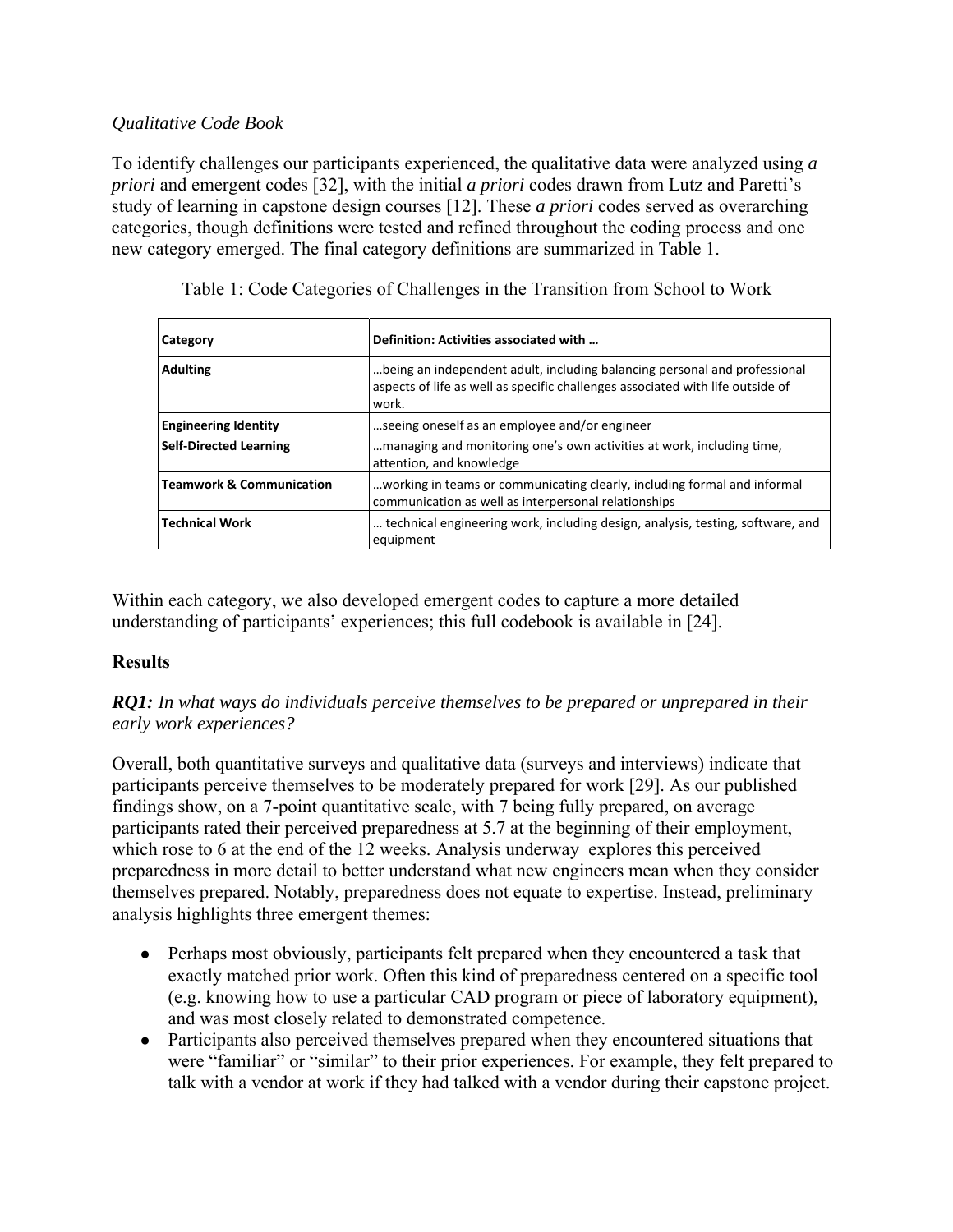• Finally, participants perceived themselves prepared when they had a strategy for approaching a challenge or an unfamiliar situation. For example, when their new job required them to learn a new technical domain, they felt prepared because they could explicitly call on strategies they had used successfully to learn technical details in their capstone projects.

Nonetheless, despite overall perceptions of preparedness, all participants identified significant challenges in their transition to work. While participants experienced challenges across all categories, those related to self-directed learning and teamwork and communication dominated (reported by greater than 90% of all participants), closely followed by challenges in technical work as participants came up to speed on the relevant industries, tools, and technical domains associated with their jobs. Notably, these challenges in technical work were typically also linked to challenges in self-directed learning as participants had to find ways to learn on their own (see [[19, 21] for additional details]. Figure 1 displays the percent of participants who cited each category as their most significant challenge at least once during their first twelve weeks of work.



Figure 1: Challenges Participants Experience in Their First Twelve Weeks of Work. (Data reflect the percent of participants reporting a challenge in each category at least once during the first twelve weeks).

Note that frequency counts of code occurrences (i.e. the number of times each code appears) show a similar pattern, with 33% of participants' most significant challenge each week related to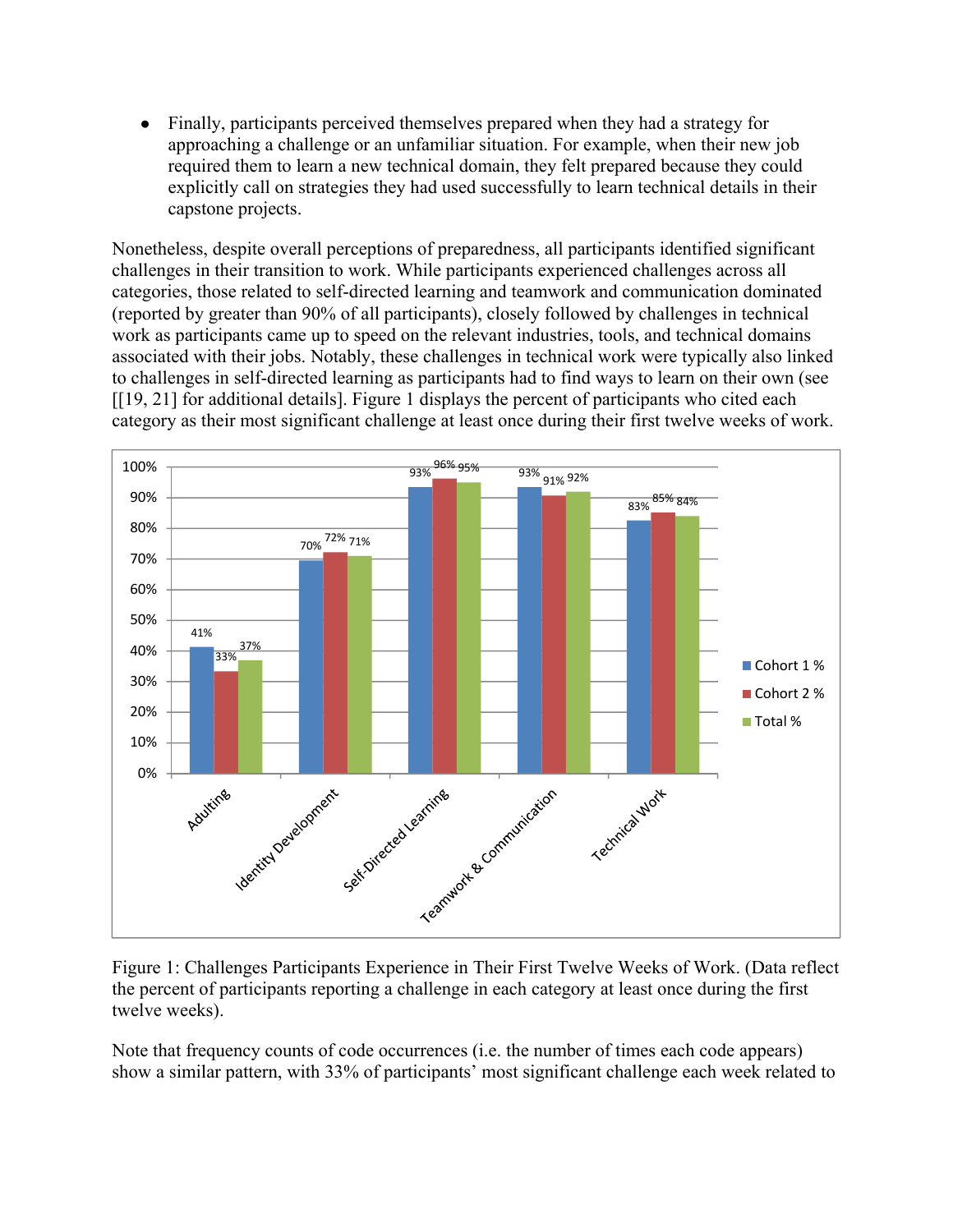teamwork and communication, 30% related to self-directed learning, and 21% related to technical work.

As detailed in a previous publication, challenges related to self-directed learning typically focused on managing knowledge and managing time [21]. Managing knowledge refers to the ways in which participants needed to seek out information needed to do their jobs, while managing time focused on the ways in which participants had to learn, on one hand, how to balance competing priorities and high-pressure deadlines and, on the other, manage situations in which, as new employees, they did not have enough work to keep them busy.

Challenges associated with communication and teamwork typically centered on interpersonal communication as participants needed to negotiate relationships and understand the communication norms and preferences of their coworkers and managers [20].

## *RQ2: What skills, practices, and attitudes fostered through the capstone experience do individuals draw on or apply in their early work experiences?*

Even as participants experience significant challenges in their transition to work, however, they also report significant transfer from their industry-oriented capstone courses to their industry workplaces, as reflected in their perceptions of preparedness as well as the detailed interview data around transfer. Importantly, this transfer aligns closely with the two prominent categories of challenges: self-directed learning and teamwork and communication [19].

In terms of self-directed learning, for example, participants highlighted the ways in which they had to continually master new technical knowledge for their capstone project as critical in their ability to navigate the technical learning they had to undertake in their new industries [21]. Moreover, the ability to reach out to experts (vendors, clients, researchers) they developed in their capstone projects served them well in workplaces where the knowledge they needed most often resided with other individuals rather than on the internet or in a textbook [20, 21].

With respect to teamwork and communication, participants noted their preparation in specific genres during the capstone class (e.g. reports, project documentation, meeting minutes) as well as specific scenarios (meeting with clients, providing regular updates to supervisors) as key sites of transfer [20]. Moreover, they transferred general practices around adapting communication to meet the needs of their audiences, working on diverse teams and adapting to individual personalities, and communicating with multiple audiences at different levels around a given project.

Notably, transfer was more limited around specific technical skills because in general, participants entered industries that not only represented technical domains that differed from their specific capstone projects, but also required them to delve into technical issues they had not learned in any school course. Instead, what they transferred were the strategies for this learning – again, particularly rooted in seeking out experts and gathering knowledge from vendors, technicians, and other individuals directly or indirectly related to their work.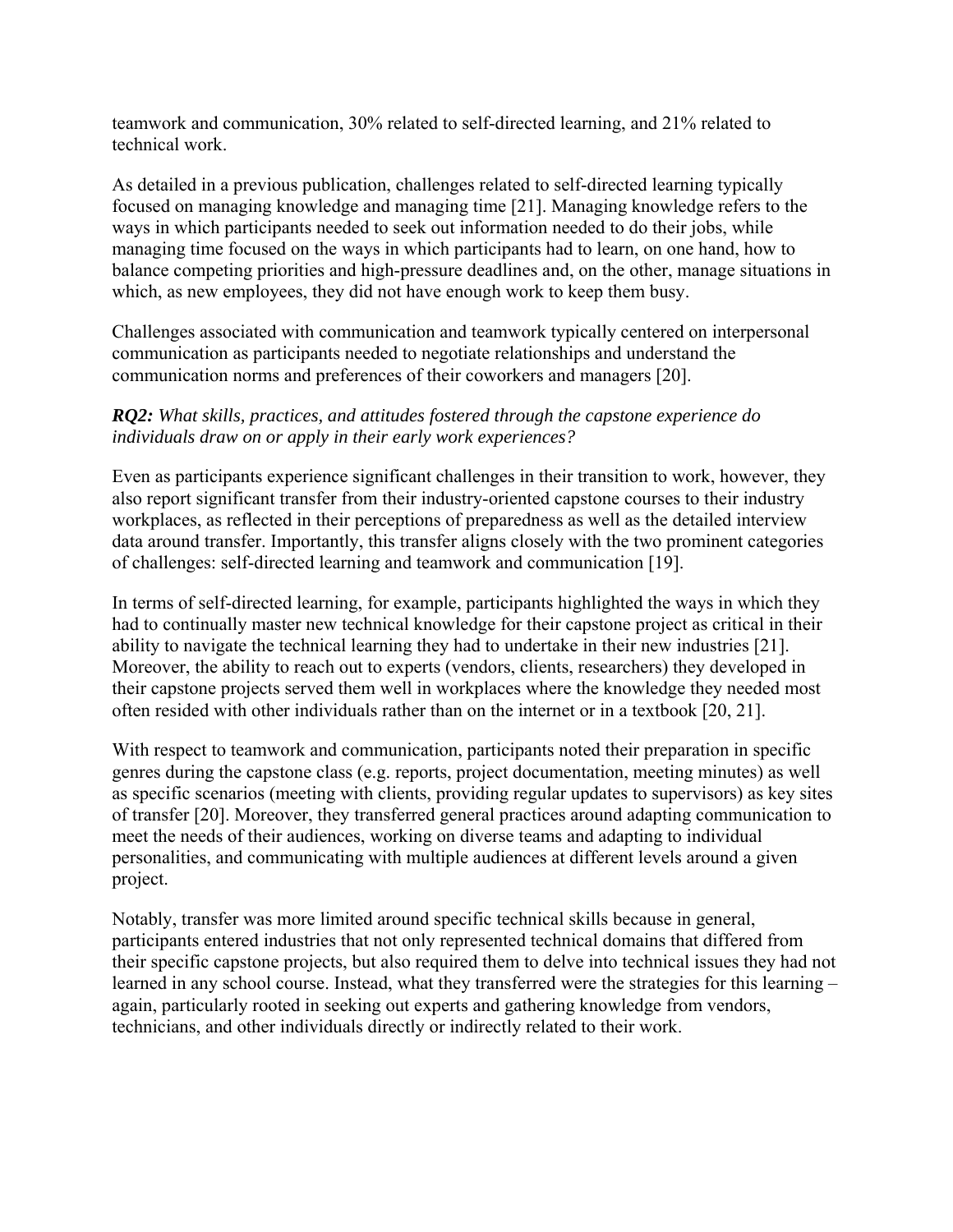## *RQ3: What differences do individuals identify between their capstone design and early work experiences, and how do those differences help or hinder their school-to-work transition?*

While the participants in this study did report significant transfer between their industry-oriented capstone courses and their new workplaces, they also highlighted a range of areas where transfer did not – and perhaps cannot – happen. Overall, we argue, these gaps are related to the specific contexts of their work. For example, some gaps center on specific technical knowledge – equipment, jargon, procedures, or practices of their new industry (see, for example [21]). In other cases, they concern differences in the social context. Participants often enter workplaces where they are the youngest member of the team, for example, or where many of their colleagues are at different life stages, and thus forming relationships presents a new set of challenges [20]. Similarly, while participants may understand the general practice of adapting their communication to their audience and have a general understanding of how to communicate with, for example, a manager, they still need to learn the expected norms and practices within their specific workplace – for example, who prefers a phone call versus an email, and how much or how little detail this manager or this client prefers [20].

Even within the self-directed learning space, where participants have strategies they can call on for learning new material, they often lacked strategies for dealing with boredom at work or maintaining attention on tedious tasks for hours on end [21]. Where the structure and schedule of most universities allows them to break up their days with classes, studying, social time, and recreation, most workplaces constrain them to a limited set of working hours when all other members of their team are present.

## **Conclusion**

The data from this project deepens our understanding of the challenges new engineers experience as they transition from school to work – challenges often related to the significant context shift as they move from structured classrooms with same-aged peers that focus on teaching and learning to workplaces that are diverse in terms of age, job function, experience and that focus on company productivity. In these new contexts, knowledge resides within individuals and within internal organizational documentation rather than in textbooks and on the internet. Negotiating these new contexts and relationships takes time and persistent attention, as our participants repeatedly highlighted.

Nonetheless, the data also shows that the industry-oriented capstone courses these participants experienced provided a strong grounding to support them through the transition. The opportunity to work with diverse groups of colleagues on authentic projects; to interact with clients, vendors, and industry mentors; to report to faculty who adopted roles as supervisors or managers as well as learning facilitators; and to see projects through full design cycles provided both familiarity with the kinds of situations students experienced at work and strategies for overcoming challenges and negotiating contexts.

As with any study, of course, the findings here are limited by their contexts. Participants were drawn primarily from a single discipline, though to date no differences have emerged when comparing the mechanical engineering graduates to the engineering science graduates. Perhaps even more importantly, the study itself acted as an intervention: we repeatedly asked participants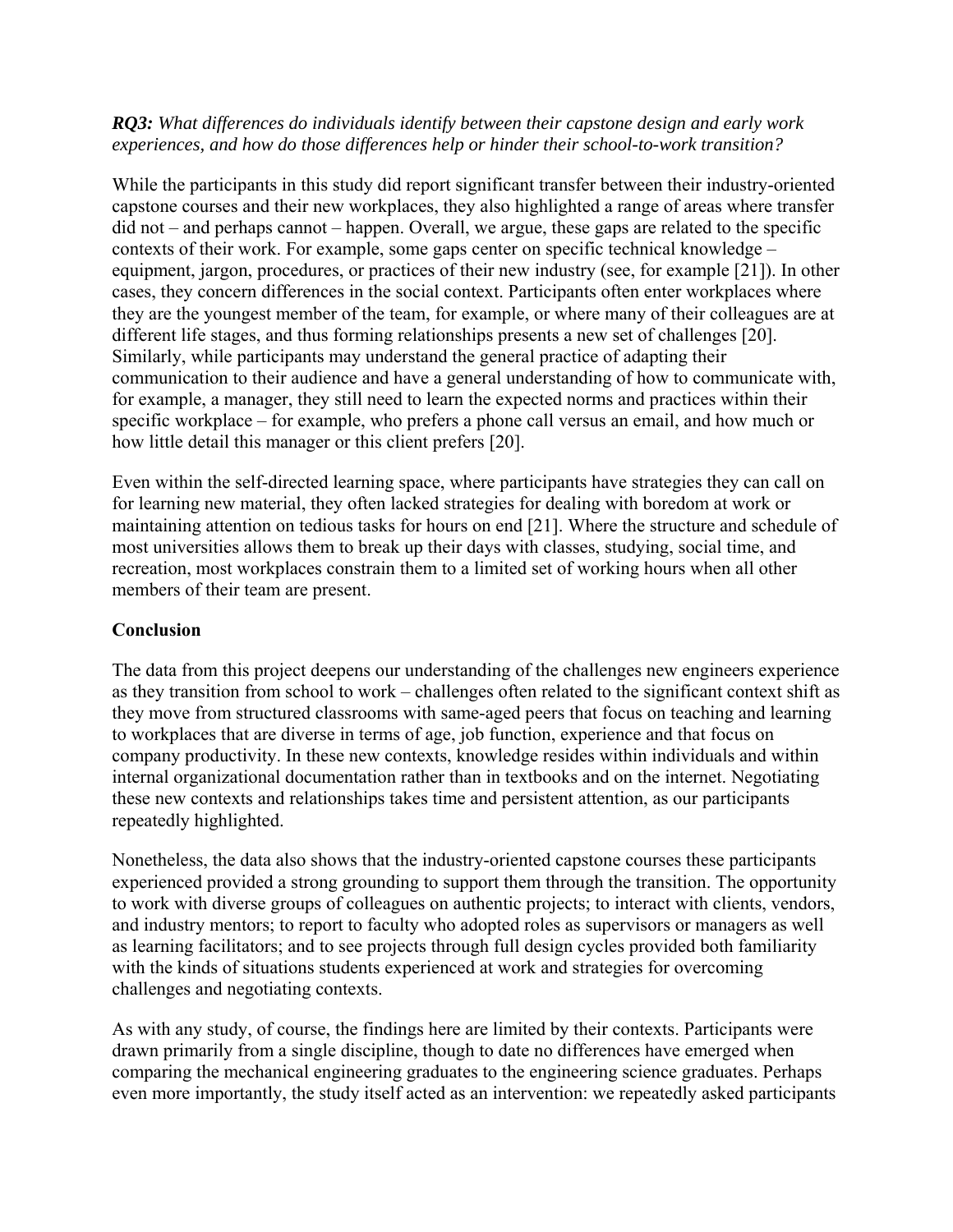to reflect not only on their challenges and accomplishments, but on the ways in which their capstone experiences facilitated their transition. While they also reported differences between school and work, research on reflection broadly suggests that repeatedly prompting students to consider how their capstone experiences supported their transition inevitably foregrounded that support and may have enabled them to more readily transfer knowledge and practice from one context to another. More work remains, then, to better understand how we can continue to develop students' strategies for transferring their learning and adapting it to their new workplaces. Industry-oriented capstone courses are an essential starting point.

## **Acknowledgements**

This material is based upon work supported by the National Science Foundation under Grant No. 1607811. Any opinions, findings, and conclusions or recommendations expressed in this material are those of the author(s) and do not necessarily reflect the views of the National Science Foundation. The authors would also like to thank Dr. Daniel Knight of the University of Colorado Boulder for his collaboration and support, as well as the graduate and undergraduate researchers who participated in data collection and analysis throughout the project: Tahsin Chowdhury, Jessica Deters, and Christopher Gewirtz at Virginia Tech; Nicholas Alvarez, Sidharth Arunkumar, and Amy Tattershall at New Mexico Tech; Finn Giardine, Annie Kary, and Laura Rosenbauer at Smith College; and Cristian Hernandez, Hannah Metzger, and Jessica Tan at University of Colorado Boulder.

## **References**

- [1] C. R. Mann, "A study of engineering education," The Carnegie Foundation for the Advancement of Teaching, New York City, NY1918.
- [2] American Society for Engineering Education, "Transforming Undergraduate Education in Engineering Phase IV: Views of Faculty and Professional Societies. Workshop Report," in "Transforming Undergraduate Education in Engineering," American Society for Engineering Education, Washington, D.C.2018.
- [3] American Society for Engineering Education, "Transforming Undergraduate Education in Engineering Phase II: Insights from Tomorrow's Engineers. Workshop Report," in "Transforming Undergraduate Education in Engineering," American Society for Engineering Education, Washington, D.C.2017.
- [4] American Society for Engineering Education. (2020, February 3, 2021). *Industry 4.0 workforce summit*. Available: https://workforcesummit.asee.org/
- [5] J. J. Pembridge and M. C. Paretti, "The current state of capstone design pedagogy," in *American Society in Engineering Education Annual Conference and Exhibition*, Louisville, KY, 2010.
- [6] S. Howe, L. Rosenbauer, and S. Poulos, "The 2015 capstone design survey results: current practices and changes over time," *International Journal of Engineering Education,* vol. 33, no. 5, pp. 1393-1421, 2017.
- [7] ABET Engineering Accreditation Commission, "2019-2020 Criteria for Accrediting Engineering Programs," ABET, Baltimore, MD2018, Available: https://www.abet.org/accreditation/accreditation-criteria/criteria-for-accreditingengineering-programs-2019-2020/, Accessed on: 25 January 2021.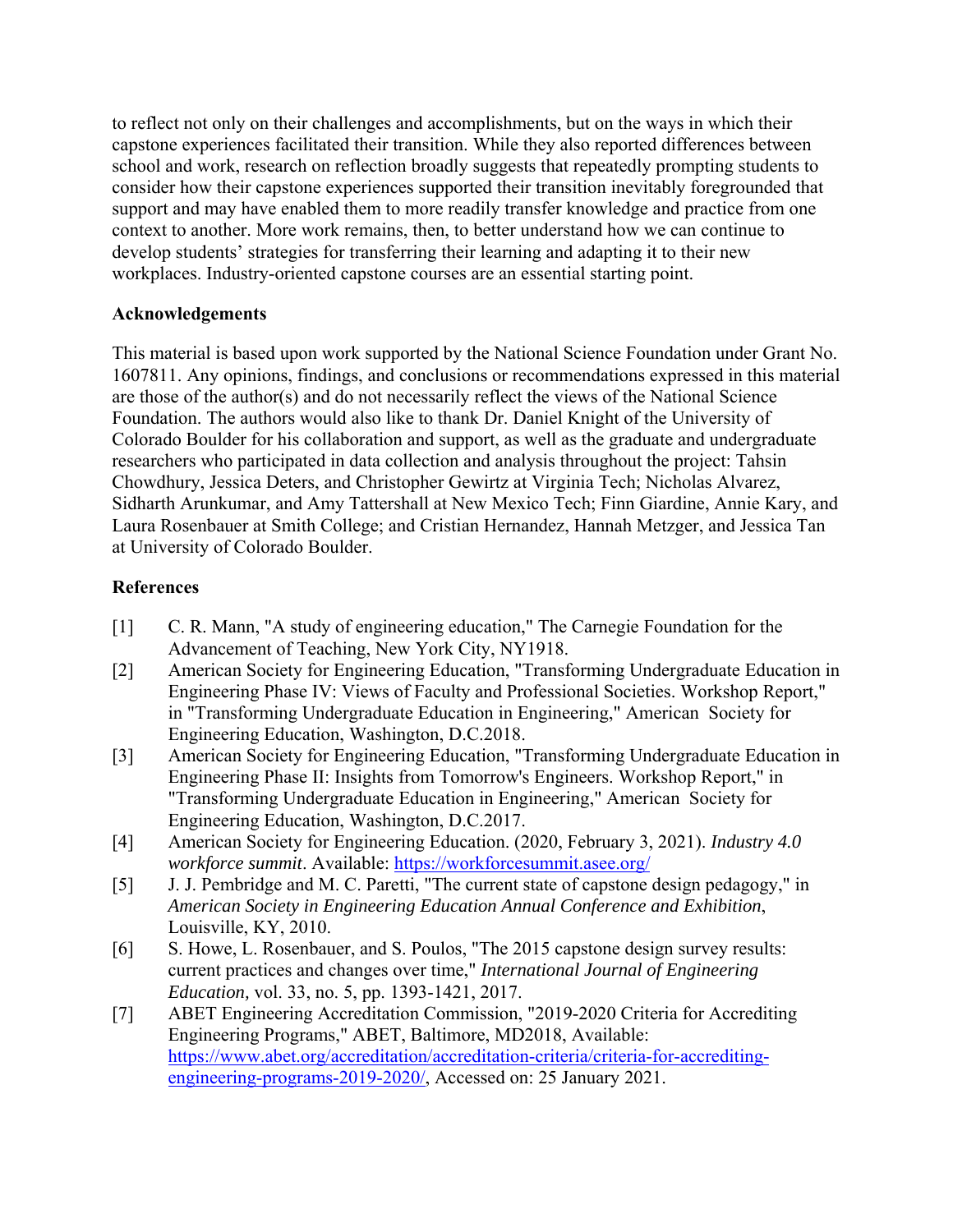- [8] D. Davis, S. Beyerlein, O. Harrison, P. Thompson, M. S. Trevisan, and B. Mount, "A Conceptual Model for Capstone Engineering Design Performance and Assessment," in *American Society for Engineering Education Annual Conference and Exposition*, Chicago, IL, 2006, p. Session 1237.
- [9] D. C. Davis, K. Gentili, M. S. Trevisan, R. K. Christianson, and J. F. McCauley, "Measuring Learing Outcomes for Engineering Design Education," in *American Society for Engineering Education Annual Conference and Exposition*, St. Louis, MO, 2000, p. 7 pp.
- [10] K. Gentili, D. Davis, and S. Beyerlein, "Framework for Developing and Implementing Engineering Design Curricula," presented at the American Society for Engineering Education Annual Conference and Exposition, Nashville, TN, 22-25 June, 2003.
- [11] J. Wilbarger and S. Howe, "Current Practices in Engineering Capstone Education: Further Results from a 2005 Nationwide Survey," presented at the ASEE/IEEE Frontiers in Education Conference, San Diego, CA, 28-31 October, 2006.
- [12] B. D. Lutz and M. C. Paretti, "Exploring student perceptions of capstone design outcomes," *International Journal of Engineering Education,* vol. 33, no. 5, 2017.
- [13] J. J. Pembridge and M. C. Paretti, "Characterizing Capstone Design Teaching: A Functional Taxonomy," *Journal of Engineering Education* vol. 108, no. 2, pp. 197-2019, 2019.
- [14] R. F. Korte, "How newcomers learn the social norms of an organization: A case study of the socialization of newly hired engineers," *Human Resource Development Quarterly,*  vol. 20, no. 3, pp. 285-306, 2009.
- [15] J. Trevelyan, "Reconstructing engineering from practice," *Engineering Studies,* vol. 2, no. 3, pp. 175-195, 2010/12/01 2010.
- [16] C. A. Lauff, J. Weidler-Lewis, K. O'Connor, D. Kotys-Schwartz, and M. E. Rentschler, "Undergraduate to Professional Engineering Design: A Disconnected Trajectory?," in *American Society for Engineering Education Zone IV Conference*, Long Beach, CA, 2014.
- [17] C. A. Lauff, D. A. Kotys-Schwartz, M. E. Rentschler, J. Weidler-Lewis, and K. O'Connor, "How is design organized? A preliminary study of spatiotemporal organization in engineering design," presented at the Frontiers in Education Conference (FIE), 22-25 Oct. 2014, 2014. Available: https://ieeexplore.ieee.org/document/7044477
- [18] S. R. Brunhaver, R. F. Korte, S. R. Barley, and S. D. Sheppard, "Bridging the Gaps between Engineering Education and Practice," in *U.S. Engineering in a Global Economy*: University of Chicago Press, 2018.
- [19] J. D. Ford *et al.*, "Transitioning from capstone design courses to workplaces: A study of new engineers' first three months," *International Journal of Engineering Education,* vol. 35, no. 6, pp. 1993-2013, 2019.
- [20] J. D. Ford, M. C. Paretti, D. A. Kotys-Schwartz, S. Howe, and R. Ott, "New Engineers' Transfer of Communication Activities From School to Work," *IEEE Transactions on Professional Communication,* vol. 64, no. 2, pp. 105-120, 2021.
- [21] M. C. Paretti, D. Kotys-Schwartz, J. D. Ford, S. Howe, and R. Ott, "Leveraging capstone" design experiences to build self-directed learning," *International Journal of Engineering Education,* vol. 36, no. 2, pp. 664-674, 2020.
- [22] R. K. Yin, *Case Study Research: Design and Methods*, 5th ed. Thousand Oaks: Sage Publications, 2014.